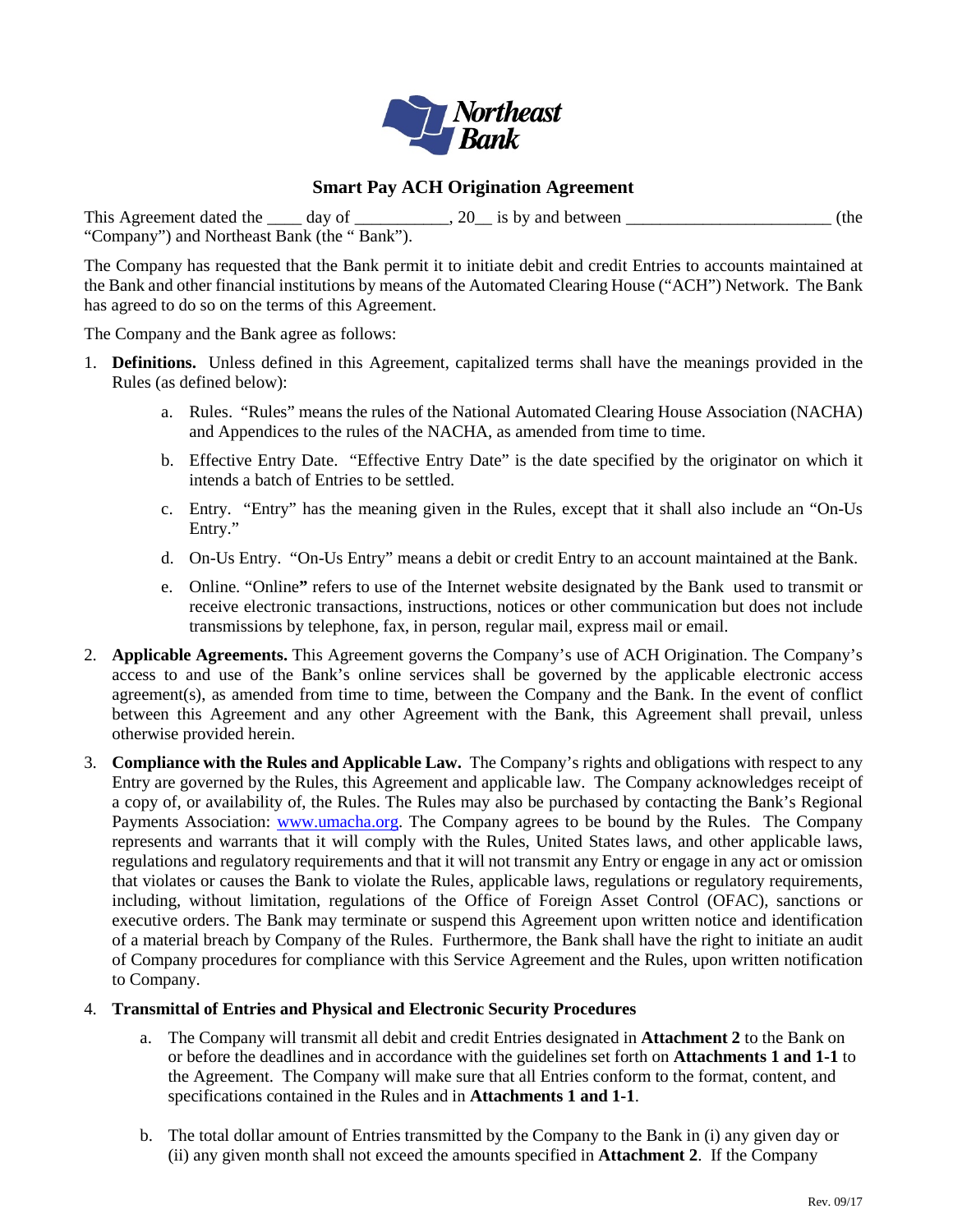expects or experiences an extraordinary event that would result in the Company exceeding the limits set forth on **Attachment 2**, the Authorized Representative of the Company must contact the Bank and provide a written, 24-hour advance authorization of the Entry(ies). If the Company fails to provide advance notice of amounts in to be transmitted in excess of those limitations set forth on **Attachment 2**, then the Bank may, at its discretion, refuse to process Entries and the Bank shall have no liability to the Company for refusing to process the Entries. The Bank shall have the sole authority to determine the appropriate limits set forth in **Attachment 2**.

- c. The Company shall comply with the security procedures described in **Attachment 3** to this Agreement. The Company acknowledges that the security procedures are for verification of authenticity and not to detect errors in the transmission or content of the Entry. No security practice or procedure for the detection of any such error has been agreed upon between the Bank and the Company. Company authorizes the Bank to follow any and all instructions entered and transactions initiated using applicable Security Procedures unless and until Company has notified the Bank, according to notification procedures prescribed by the Bank, that the Security Procedures or any Security Device has been stolen, compromised, or otherwise become known to persons other than User(s) and until the Bank has had a reasonable opportunity to act upon such notice. Company agrees that the initiation of a transaction using applicable Security Procedures constitutes sufficient authorization for the Bank to execute such transaction notwithstanding any particular signature requirements identified on any signature card or other documents relating to Company's deposit account maintained with , and Company agrees and intends that the submission of transaction orders and instructions using the Security Procedures shall be considered the same as Company's written signature in authorizing the Bank to execute such transaction. Company acknowledges and agrees that Company shall be bound by any and all Entries initiated through the use of such Security Procedures, whether authorized or unauthorized, and by any and all transactions and activity otherwise initiated by User(s), to the fullest extent allowed by law. Company may not reinitiate Entries except as prescribed by the Rules.
- d. The Company shall prevent and safeguard against unauthorized transmissions, disclosures and access to the following (all of which are referred to herein as "Security-related Items"): information (including but not limited to security procedures, instructions, passwords and user identifications), systems and equipment that interface with, connect to or allow access to the Bank, its information, systems and equipment. The Company shall establish, maintain and enforce physical and logical commercially reasonable security practices, techniques and procedures with respect to access, storage and maintenance to safeguard against unauthorized transmissions and unauthorized access to Securityrelated Items. Such practices, techniques and procedures shall be no less than the security-related requirements set forth in this Agreement and in the Rules.
- e. Without limiting the foregoing, the Company warrants that no individual will be allowed to initiate transfers without proper supervision. If the Company suspects, knows, believes or has reason to believe that an unauthorized individual has transmitted or attempted to transmit one or more Entries or that the security procedures or other Security-related Items have otherwise been compromised, the Company agrees to immediately notify the Bank and agrees that any Entry received by the Bank before or within a reasonable time after such notice to the Bank shall be treated as authorized by the Company.
- f. The Company is solely responsible for providing for and maintaining the physical, electronic, procedural, administrative, and technical security of data and systems in Company's possession or under Company's control. The Bank is not responsible for any computer viruses (including, without limitation, programs commonly referred to as "malware," "keystroke loggers," and/or "spyware"), problems or malfunctions resulting from any computer viruses, or any related problems that may be associated with the use of an online system or any ACH Origination services. Any material downloaded or otherwise obtained is obtained at the Company's own discretion and risk, and the Bank is not responsible for any damage to Company's computer or operating systems or for loss of data that results from the download of any such material, whether due to any computer virus or otherwise. The Company is solely responsible for maintaining and applying anti-virus software, security patches, firewalls, and other security measures with respect to the Company's operating systems, and for protecting, securing, and backing up any data and information stored in or on the Company's operating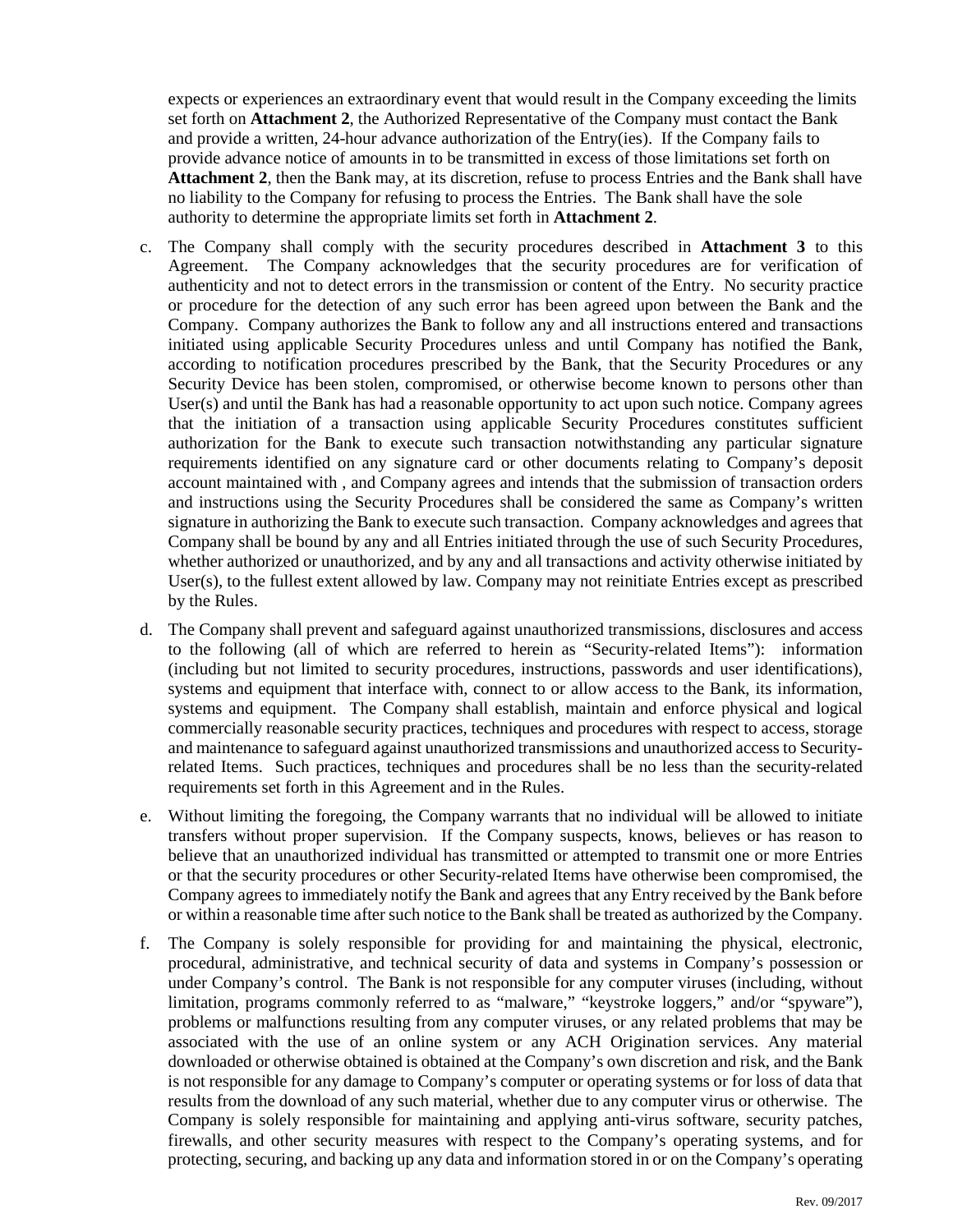systems. The Bank is not responsible for any errors or failures resulting from defects in or malfunctions of any software installed on the Company's operating systems or accessed through an Internet connection.

- g. The Company acknowledges and agrees that it is the Company's responsibility to protect itself and to be vigilant against email fraud and other internet frauds and schemes (including, without limitation, fraud commonly referred to as "phishing" and "pharming"). The Company agrees to educate User(s), agents, and employees as to the risks of such fraud and to train such persons to avoid such risks. The Company acknowledges that the Bank will never contact the Company by email in order to ask for or to verify Account numbers, Security Devices, or any sensitive or confidential information. In the event the Company receives an email or other electronic communication that the Company believes, or has reason to believe, is fraudulent, the Company agrees that neither Company nor its User(s), agents, and employees shall respond to the email, provide any information to the email sender, click on any links in the email, or otherwise comply with any instructions in the email. The Company agrees that the Bank is not responsible for any losses, injuries, or harm incurred by the Company as a result of any electronic, email, or Internet fraud.
- h. In the event of a breach of the Security Procedure, the Company agrees to assist the Bank in determining the manner and source of the breach. Such assistance shall include, but shall not be limited to, providing the Bank or the Bank's agent access to Company's hard drive, storage media and devices, systems and any other equipment or device that was used in breach of the Security Procedure. The Company further agrees to provide to the Bank any analysis of such equipment, device, or software or any report of such analysis performed by the Company, the Company's agents, law enforcement agencies, or any other third party. Failure of the Company to assist the Bank shall be an admission by the Company that the breach of the Security Procedure was caused by a person who obtained access to transmitting facilities of the Company or who obtained information facilitating the breach of the Security Procedure from the Company and not from a source controlled by the Bank.
- i. The Bank reserves the right to modify, amend, supplement, or cancel any or all Security Procedures, and/or to cancel or replace any Security Device, at any time and from time to time in the Bank's discretion. The Bank will endeavor to give Company reasonable notice of any change in Security Procedures; provided that Bank may make any change in Security Procedures without advance notice to Company if the Bank, in its judgment and discretion, believes such change to be necessary or desirable to protect the security of the Bank's systems and assets. Company's implementation and use of any changed Security Procedures after any change in Security Procedures shall constitute Company's agreement to the change and Company's agreement that the applicable Security Procedures, as changed, are commercially reasonable and adequate for the purposes intended.
- 5. **Company's Representations, Warranties and Agreements.** The Company represents and warrants that each Entry provided to the Bank complies in all respects with the Rules and this Agreement. The Company acknowledges and agrees that, pursuant to the Rules, the Bank makes certain warranties to the ACH Operator and other financial institutions and that such warranties are made in reliance on: (i) the representations and warranties of the Company, including but not limited to those contained in this section of this Agreement and (ii) Company's agreement to be bound by the Rules and applicable law. The Company shall indemnify the Bank against any claims, alleged claims, loss, liability or expense (including attorneys' fees and expenses) resulting directly or indirectly from, related to or arising out of: (i) any breach of the Company's warranties or this Agreement; (ii) Company's failure to exercise ordinary care in connection with its duties hereunder; (iii) any action by the Receiving Depository Financial Institution ("RDFI") upon an unauthorized or erroneous Entry initiated by the Company; (iv) any actions by a service provider or agent of the Company that results in a breach of this Agreement by the Company; (v) to the extent that it involves the Bank, any litigation by an ACH Operator, an RDFI or any Company Receivers asserting noncompliance on the Company's part with the Rules, laws, regulations or regulatory requirements. Without limiting the foregoing, the Company warrants:
	- a. Each Entry is authorized pursuant to the Rules and the authorization has not been revoked;
	- b. Each authorization is clear and readily understandable by the receiver;
	- c. Copies of authorizations will be made available when requested by the Bank;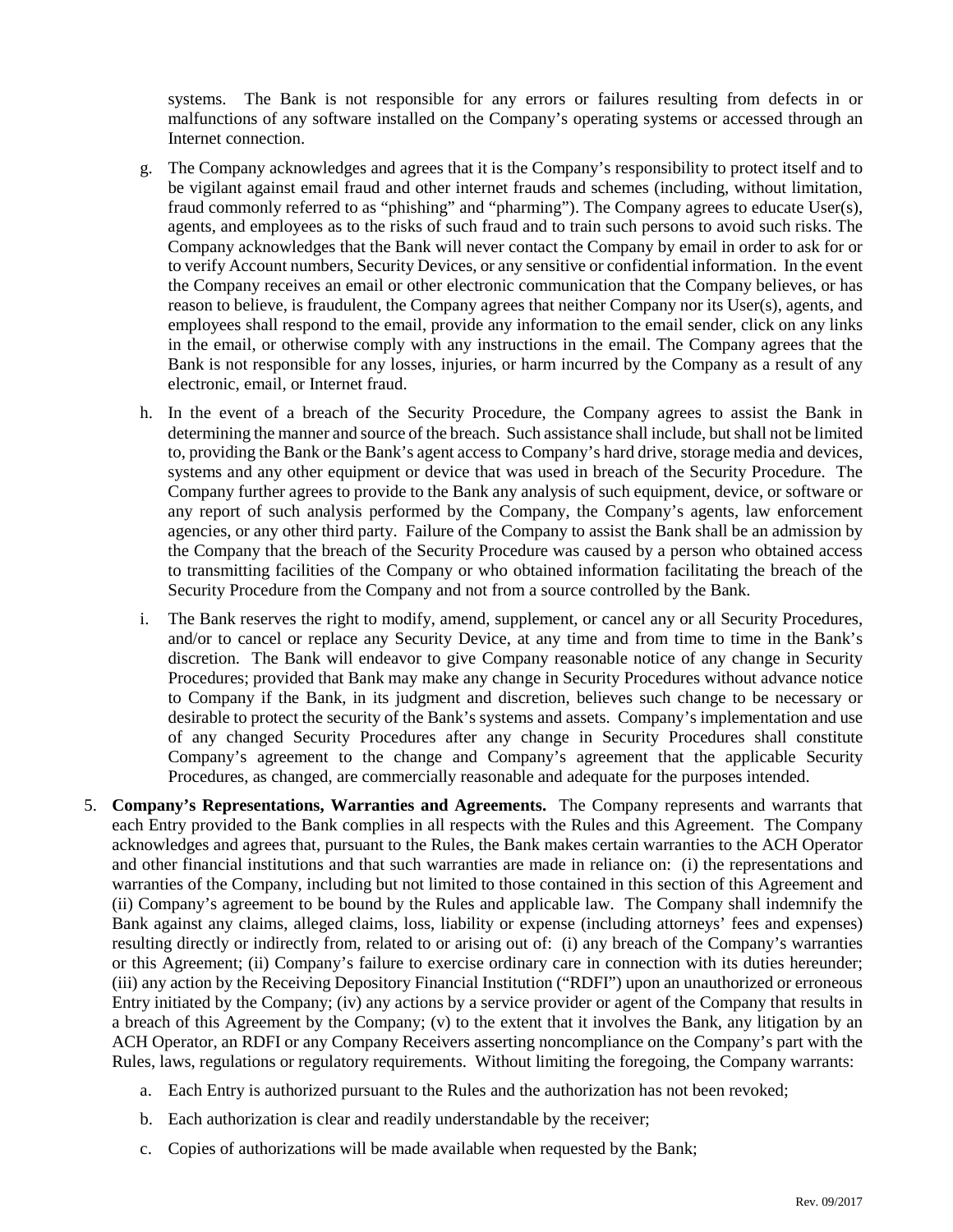- d. Each credit Entry is timely and accurate;
- e. Each debit Entry is for a sum which, on the Settlement Date will be due and owing to the Company from the party whose account will be debited, is for a sum specified by such party or is to correct a previously transmitted erroneous credit Entry;
- f. No Entry has been reinitiated in violation of the Rules;
- g. If the Company originates Same Day ACH Entries, the special warrantees that apply in **Attachment 1-1** has been complied with;
- h. The Company has used commercially reasonable procedures to verify that all information contained in an Entry, including but not limited to routing numbers, is accurate and valid; and,
- i. This Agreement has been duly and properly authorized by the Company, the party executing this Agreement is properly authorized on behalf of the Company to execute this Agreement on its behalf, and this Agreement is enforceable by the Bank in accordance with its terms;
- j. The Company will comply with the terms of the Electronic Funds Transfer Act, if applicable, or Article 4A if applicable, and shall otherwise perform its obligations under this Agreement in accordance with all applicable laws and regulations;
- k. The Company's Authorized Representative(s) have been properly appointed and authorized by the Company's board of directors (or equivalent governing body) as the Company's representatives with the full authority to act on behalf of the Company under the terms of this Agreement, including, without limitation, the authority to transfer the Company funds via ACH credit or debit Entries.
- 6. **Bank Obligations.** Subject to Section 7 of this Agreement, the Bank shall, in accordance with the Rules, process, transmit and settle for any Entry. The Bank shall have no obligation to transmit an Entry if the Company fails to comply with the Rules or any terms of this Agreement. The Bank shall rely on any and all information it receives from an Authorized Representative of the Company, as set forth in **Attachment 2**, and any person the Bank, in good faith, reasonably believes to be acting on behalf of the Company, whether or not such person was authorized by the Company.
- 7. **Payment for Credit Entries and Returned Debit Entries; Company's Account.** Company agrees to pay for all credit Entries issued by Company, User(s), or credit Entries otherwise made effective against Company. Company shall make payment to the Bank on the date as determined by the Bank in its sole discretion ("Payment Date"). Company shall pay the Bank for the amount of each debit Entry returned by a Receiving Depository Financial Institution ("RDFI") or debit Entry dishonored by the Bank. The Company will maintain a deposit account (the "Account") with the Bank at all times during the term of this Agreement. The Company shall at all times maintain a balance of available funds in the Account sufficient to cover the Company's obligations under this Agreement. If collected balances in the Account are insufficient to cover the aggregate amount of Entries, the Bank shall have no obligation to transmit such Entries. The Company authorizes the Bank to debit its Account or any other account maintained at the Bank for any amount it owes the Bank as a result of this Agreement.
- 8. **Credit Approval and Exposure Limits.** In transmitting ACH in accordance of this Service Agreement, the Bank must make certain warranties on behalf of Company. Specifically, the Bank is charged with assuring the financial soundness of Company to make the intended Entries. The Bank must approve all ACH Agreements and may request financial information from Company and/or a separate credit agreement. The Bank shall also be authorized to obtain a credit report(s) on Company as may be necessary from time to time. The Bank will also assign Company a limit representing the maximum aggregate dollar amount of Entries that may be initiated by Company each day ("Daily Exposure Limit") and each month "Monthly Exposure Limit". Company acknowledges that the ACH Processing Limit is solely for the protection of the Bank and its assets. Company understands that daily requests for Entries exceeding this amount are honored solely at the discretion of the Bank. Requests not honored would be communicated to the Company or the Company's designated representative**.** The Company shall comply with the Exposure Limits as set forth in **Attachment 2**. Such limits may be modified from time to time by the Bank at its sole discretion with notice to the Company.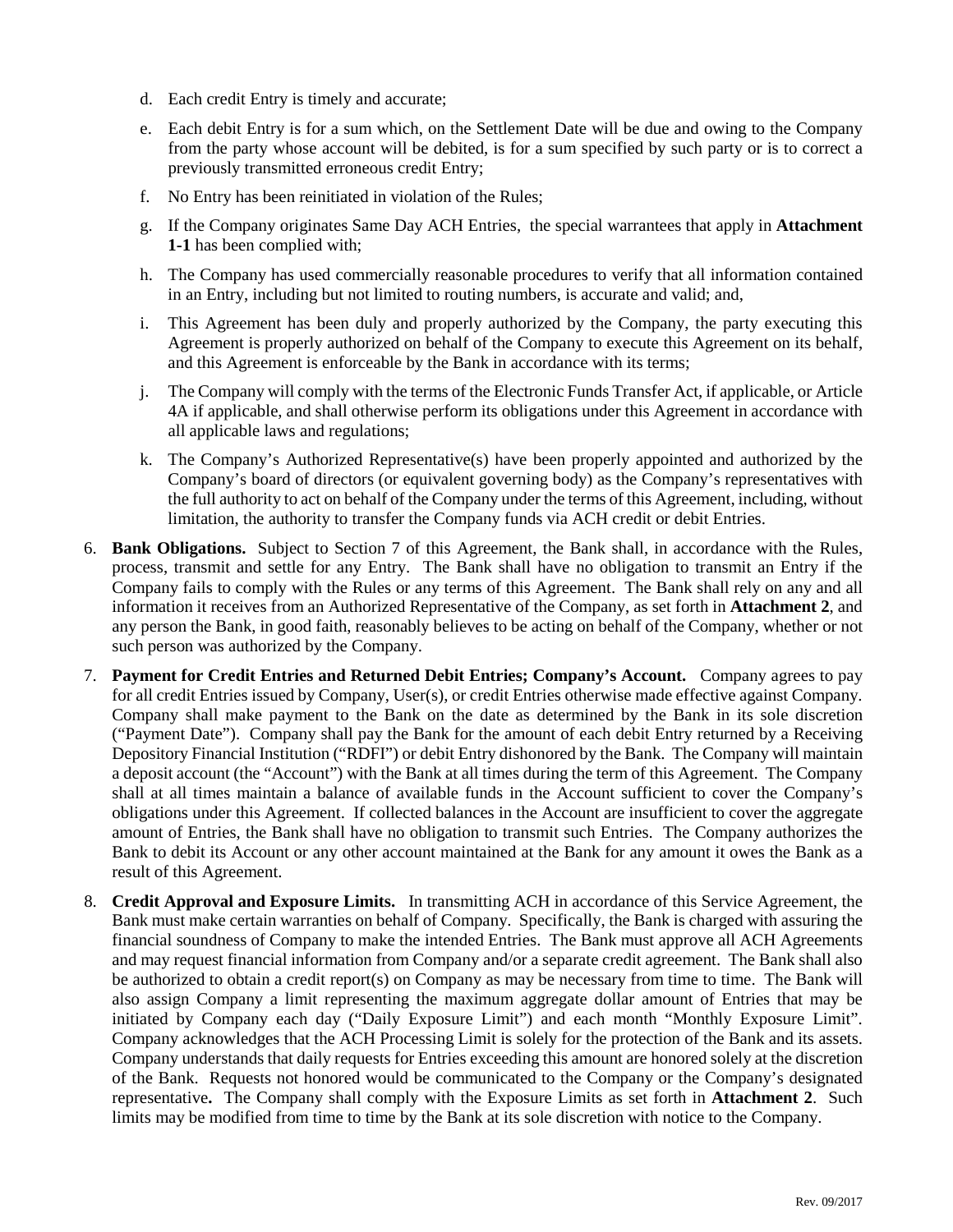- 9. **Prohibited Transactions.** Company agrees not to use or attempt to use the Services (a) to engage in any illegal purpose or activity or to violate any applicable law, rule or regulation, (b) to breach any contract or agreement by which Company is bound, (c) to engage in any internet or online gambling transaction, whether or not gambling is legal in any applicable jurisdiction, or (d) to engage in any transaction or activity that is not specifically authorized and permitted by this Agreement. Company acknowledges and agrees that the Bank has no obligation to monitor Company's use of the Services for transactions and activity that is impermissible or prohibited under the terms of this Agreement; provided, however, the Bank reserves the right to decline to execute any transaction or activity that the Bank believes violates the terms of this Agreement**.**
- **10. Security Interest.** To secure the payment and performance of Company's obligations set forth herein, Company grants to the Bank a security interest in and pledges and assigns to the Bank all of Company's right, title, and interest in the following described property, whether now owned or hereafter existing or acquired and wherever located: (a) all monies, instruments, savings, checking and other accounts of Company (excluding IRA, Keogh, trust accounts and other accounts subject to tax penalties if so assigned) that are now or in the future in the Bank's custody or control; (b) any other collateral described in any security instrument securing the obligations of Company to the Bank under this Agreement or any other obligation of Company to the Bank; and (c) all proceeds and products of the property as well as any replacements, accessions, substitutions, and additions to any of the above.
- 11. **Cancellation or Amendment of an Entry.** The Company shall have no right to cancel or amend any Entry after its receipt by the Bank. However, the Bank shall use reasonable efforts to act on a request by the Company to cancel an Entry before transmitting it to the ACH Operator or crediting or debiting an On-Us Entry. Any such request shall comply with this Agreement, including the security procedures described on **Attachment 3** to this Agreement. The Bank shall have no liability if it fails to effect the cancellation. Company shall reimburse, indemnify and hold harmless the Bank for any expenses (including attorneys' fees), losses or damages the Bank incurs in effecting or attempting to effect Company's request for the cancellation of an Entry.
- 12. **Rejection of Entries.** The Bank may reject any Entry, including an On-Us Entry, that does not comply with the requirements of the Rules or this Agreement, specifically including **Attachment 1, Attachment1-1,** and **Attachment 2** of this Agreement and may reject any Entry if the Company is not otherwise in compliance with the terms of this Agreement or the Rules. The Bank shall notify the Company in accordance with **Attachment 1** and **Attachment 1-1** of such rejection no later than the business day such Entry would otherwise have been transmitted by the Bank to the ACH Operator or, in the case of an On-Us Entry, the day before its Effective Entry Date. Notices of rejection shall be effective when given. The Bank shall have no liability to Company by reason of the rejection of any such Entry or the fact that such notice is not given at an earlier time than that provided for herein.
- 13. **Provisional Credit Notice.** In the case of a credit Entry, credit given by the RDFI for the Entry is provisional until the RDFI has received final settlement through a Federal Reserve Bank or has otherwise received payment. If the RDFI does not receive such payment for the Entry, the RDFI is entitled to a refund from the Receiver in the amount of the credit to the Receiver's account, and Company will not be considered to have paid the amount of the credit Entry to the Receiver.
- 14. **Reversals.** The Company may reverse a File or Entry pursuant to the Rules. If the Company reverses an Entry or File, the Company shall indemnify the Bank against any claim, alleged claim, demand, loss, liability or expense (including attorney's fees) resulting directly or indirectly from such reversal.
- 15. **Error Detection.** The Bank has no obligation to discover and shall not be liable to Company for errors made by Company, including but not limited to errors made in identifying the Receiver, or an Intermediary or RDFI or for errors in the amount of an Entry. The Bank shall likewise have no duty to discover and shall not be liable for duplicate Entries issued by Company. Notwithstanding the foregoing, if the Company discovers that any Entry it has initiated was in error, it shall notify the Bank of such error. The Bank will make its best efforts to correct the error. In the event that Company makes an error or issues a duplicate Entry, Company shall indemnify, defend all claims, and hold the Bank harmless from any loss, damages, or expenses, including but not limited to attorney's fees, incurred by the Bank as result of the error or issuance of duplicate Entries.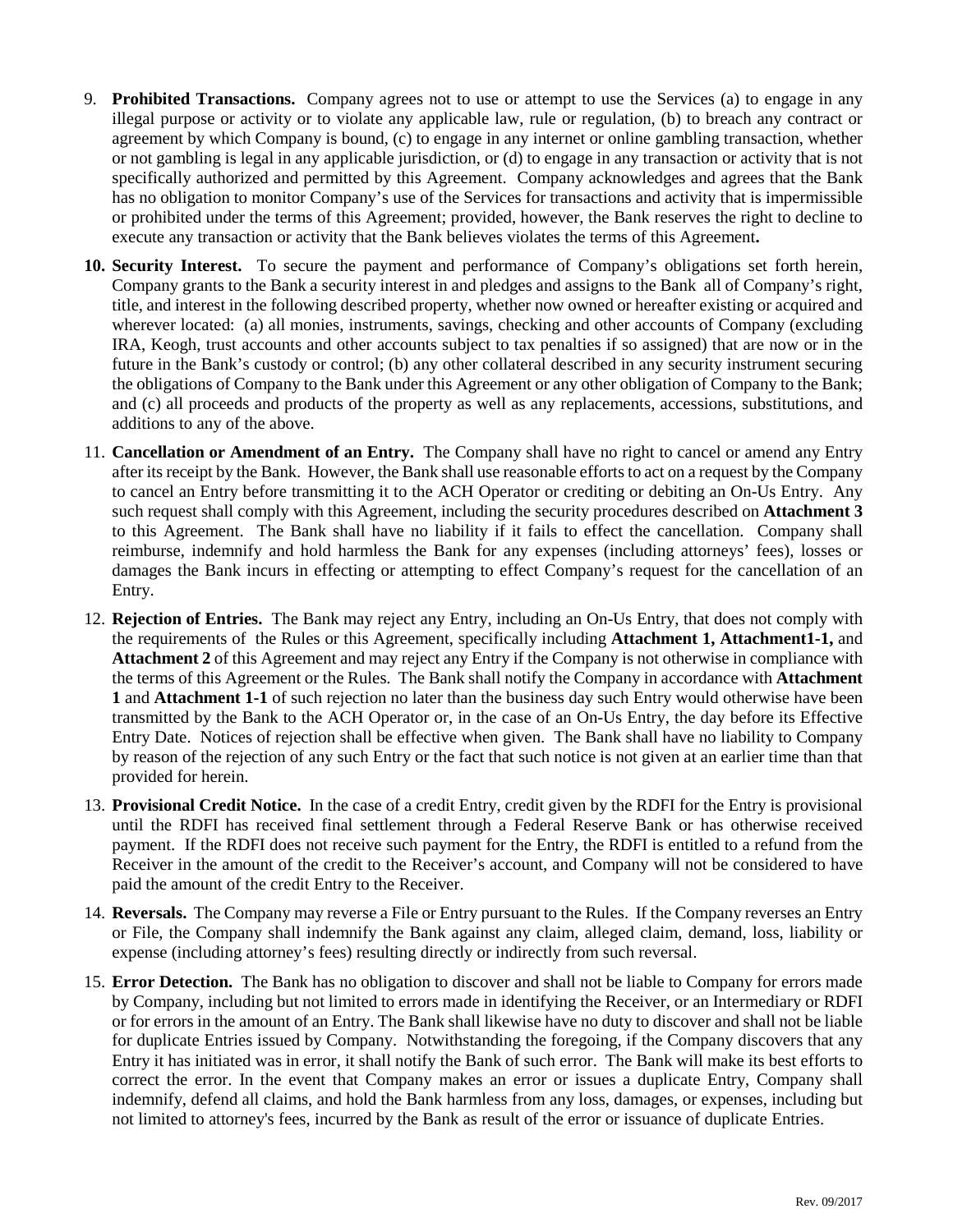- 16. **Notice of Returned Entries and Notifications of Change.** The Bank shall notify the Company in accordance with **Attachment 1** and **Attachment 1-1** of the receipt of a returned Entry or Notification of Change (NOC) from the ACH Operator no later than one business day after the business day of such receipt. The Bank shall have no obligation to retransmit a returned Entry if the Bank complied with the terms of this Agreement with respect to the Entry.
- 17. **Entries Returned as Unauthorized**. In the event that an Entry is returned as unauthorized or authorization revoked, the Company will contact the necessary parties and resolve any dispute. During this process the Company may ask the Bank to request from the RDFI a copy of the "Written Statement of Unauthorized Debit." The Bank will make its best effort to obtain the form and will deliver it to the Company when received. Company agrees not to re-originate any transaction returned as unauthorized or as authorization revoked unless the customer reauthorized the Entry or Entry stream.
- 18. **Unauthorized Rate in Excess of 0.5%.** In the event the rate of unauthorized transactions exceeds 0.5% based on the calculations noted in the Rules, the Company will share the data requested by the Bank based on the Rules and will immediately begin the process of bringing the rate below .5%.
- 19. **Administrative Returns.** In the event the rate of administrative returns exceeds 3% for any two calendar months or 60 day period, the Company will share any data requested by the Bank based on the Rules. If it is determined that remediation is necessary the Company will develop a plan to reduce that figure to under 3%.
- 20. **Overall Return Rate.** In the event that the overall rate of returns is greater than 15% for any two calendar months or 60 day period, the Company will share any data requested by the Bank based on the Rules. If it is determined that remediation is necessary the Company will develop a plan to reduce that figure to under 15%.
- 21. **Periodic Statement.** The periodic statement issued by the Bank for the Company's Account will reflect Entries credited and debited to the Company's Account. The Company agrees to notify the Bank within a reasonable time not to exceed thirty (30) days after the Company receives a periodic statement of any discrepancy between the Company's records and the information in the periodic statement. If the Company fails to notify the Bank of any such discrepancy within thirty (30) days after receipt of such periodic statement, the Company shall be precluded from asserting any claim against the Bank arising from such discrepancy.
- 22. **Fees.** The Company agrees to pay the Bank for services provided under this Agreement in accordance with the schedule of charges set forth in **Attachment 4**. The Bank may change its fees from time to time in its sole discretion upon notice to the Company.
- 23. **Bank and Audit.** The Bank may from time to time request information from the Company in order to evaluate a continuation of the service to be provided by the Bank hereunder and/or adjustment of any limits set by this agreement. The Company agrees to provide the requested financial information immediately upon request by the Bank, in the form required by the Bank. The Company authorizes the Bank to investigate or reinvestigate at any time any information provided by Company in connection with this agreement or the service. Upon request by the Bank, the Company hereby authorizes the Bank to enter the Company's business premises for the purpose of ensuring that the Company is in compliance with this Agreement and Company specifically authorizes the Bank to perform an audit of the Company's operational controls, risk management practices, staffing and the need for training and ongoing support, and information technology infrastructure. The Company hereby acknowledges and agrees that the Bank shall have the right to mandate specific internal controls at the Company's location(s) and Company shall comply with any such mandate. In addition, the Company hereby agrees to allow the Bank to review available reports of independent audits performed at the Company location related to information technology, the service and any associated operational processes. The Company agrees that if requested by the Bank, the Company will complete a self-assessment of Company's operations, management, staff, systems, internal controls, training and risk management practices that would otherwise be reviewed by the Bank in an audit of Company. If the Company refuses to provide the requested financial information, or if the Bank concludes, in its sole discretion, that the risk of the Company is unacceptable, if the Company violates this agreement or the rules, or if the Company refuses to give the Bank access to Company's premises, the Bank may terminate the Service and this Agreement according to the provisions hereof.
- 24. **Liability.** In the performance of the services required by this Agreement, the Bank shall be entitled to rely solely on the information; representations and warranties provided by the Company pursuant to this Agreement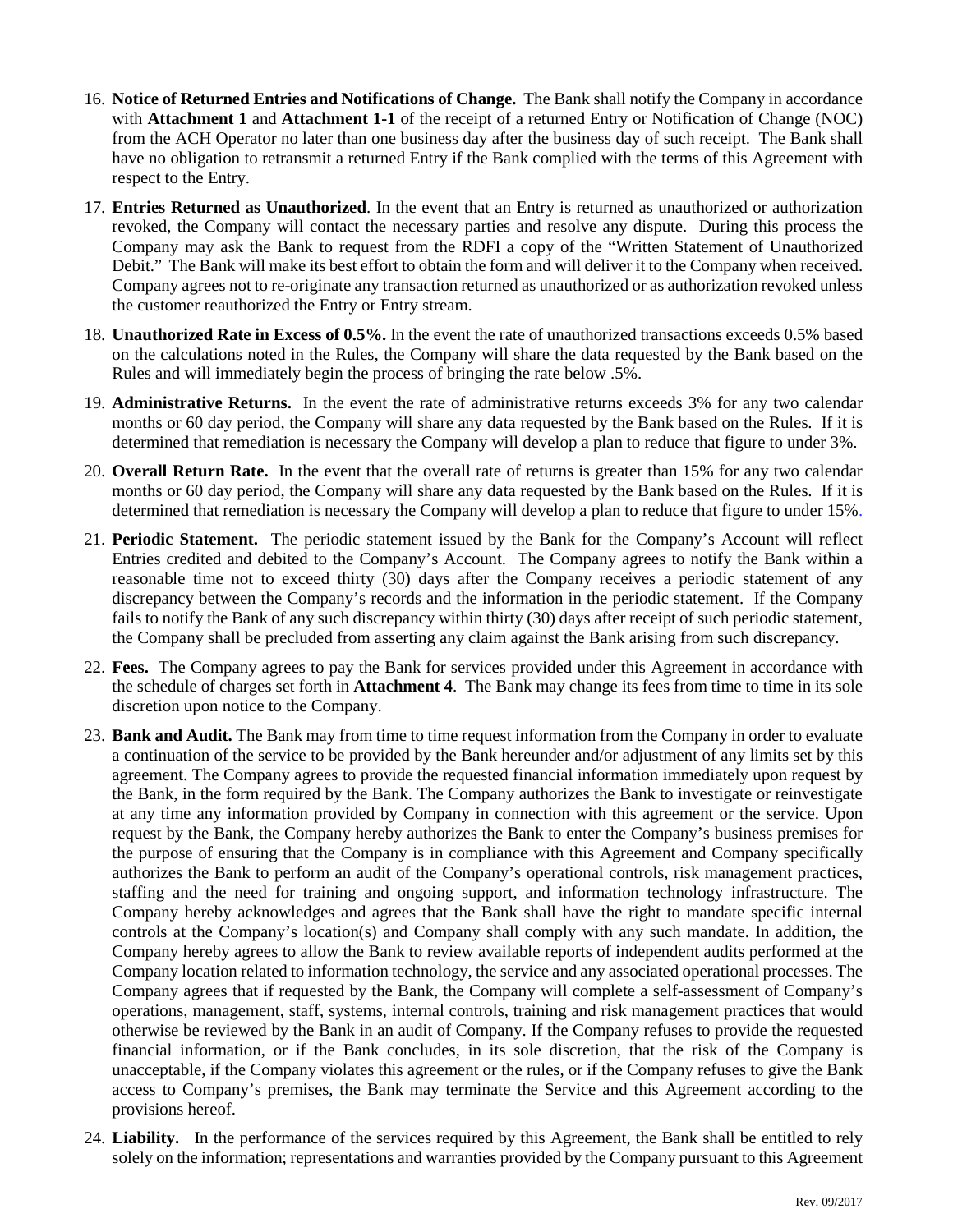and shall not be responsible for the accuracy or completeness of such information. Except as otherwise specifically provided by law, the Bank shall be responsible only for performing the services expressly provided for in this Agreement and shall be liable only in the event of loss due to its gross negligence or willful misconduct in performing those services. In no event shall the Bank have any liability for any consequential, special, incidental, punitive or indirect damages the Company may incur or suffer in connection with this Agreement whether or not the likelihood of such damages was known or contemplated by the Bank and regardless of the legal or equitable theory of liability the Company may assert. Without limiting the foregoing, the Bank shall not be liable for and shall be excused from failing to act or delay in acting if such failure or delay is caused by legal constraint, interruption of transmission or communications facilities, equipment failure, war, acts of terror, emergency conditions or other conditions beyond the Bank's control. To the extent allowed by law, the Bank shall not be liable for and shall be excused from failing to transmit or any delay in transmitting an Entry (I) if such transmittal would result in the Bank's having exceeded any limitation upon its intra-day net funds position established pursuant to present or future Federal Reserve guidelines; (ii) if, for any reason, the ACH Operator fails or declines to process an Entry; (iii) if, in the Bank's sole discretion, processing an Entry would violate or contribute to the violation of any present or future risk control program of the Federal Reserve or any Rule, law, regulation or regulatory requirement; or (iv) if processing an Entry, in the Bank's sole discretion, would cause it to engage in an unsafe and unsound practice.

- 25. **Credit and Debit Entries; Record Retention.** The Company shall obtain an authorization ("Authorization Agreement") as required by the Rules from the person or entity whose account will be debited or credited as the result of a debit or credit Entry initiated by the Company and the Company shall retain the Authorization Agreement in original form while it is in effect and the original or a copy of each authorization for two (2) years after termination or revocation of such authorization as stated in the Rules. Upon request, the Company shall furnish the original or a copy of the authorization to any affected Participating Depository Financial Institution, as defined in the Rules.
- 26. **Rules Enforcement.** In the event that a Report of Possible Rules Violation is filed on the Company, the Company will take appropriate steps to correct the problem within the time frames suggested by the Bank. In the event that a fine is levied against the Bank for a violation of the Rules, the Company agrees to make the Bank whole for the value of the fine.
- 27. **Inconsistency of Name and Account Number.** The Company acknowledges and agrees that, if an Entry describes the Receiver inconsistently by name and account number, payment of the Entry may be made on the basis of the account number even if it identifies a person different from the named Receiver, and the Company's obligation to pay the amount of the Entry to the Bank is not excused in such circumstances.
- 28. **Miscellaneous.** The Bank may amend the terms of this Agreement from time to time upon thirty (30) days' written notice to the Company. Bank may terminate this Agreement at any time for any reason, in its sole discretion, without liability. The Company may terminate this Agreement upon ten (10) days' written notice to the Bank except that the Company may terminate the Agreement immediately if the terms of the Agreement are materially breached by the Bank. Any termination of this Agreement shall not affect any of the Bank's rights and the Company's obligations with respect to Entries initiated by the Company prior to the effective time of such termination, or the payment of obligations of the Company with respect to services performed by the Bank prior to the effective time of such termination, or any other obligations that shall survive termination. The provisions of this Agreement that are necessary to give effect to the purposes of this Agreement shall survive its termination. The Bank may assign this Agreement or any of its rights and duties hereunder without prior notice to or consent by Company, but the Company may not assign this Agreement or any of the rights or duties hereunder to any person without the Bank's prior written consent. This Agreement shall be governed by and construed in accordance with the law of the state of Minnesota*.* This Agreement may be executed in one or more counterparts, each of which shall be deemed an original, but all of which together shall constitute one and the same Agreement. This Agreement may be executed by a party by electronic or facsimile transmission of the party's signature, and said electronic or facsimile copy shall have the same force and effect as any originally-signed document delivered in person. In the event that any provision of this Agreement shall be determined to be invalid, illegal or unenforceable to any extent, the remainder of this Agreement shall not be impaired or otherwise affected and shall continue to be valid and enforceable to the fullest extent permitted by law.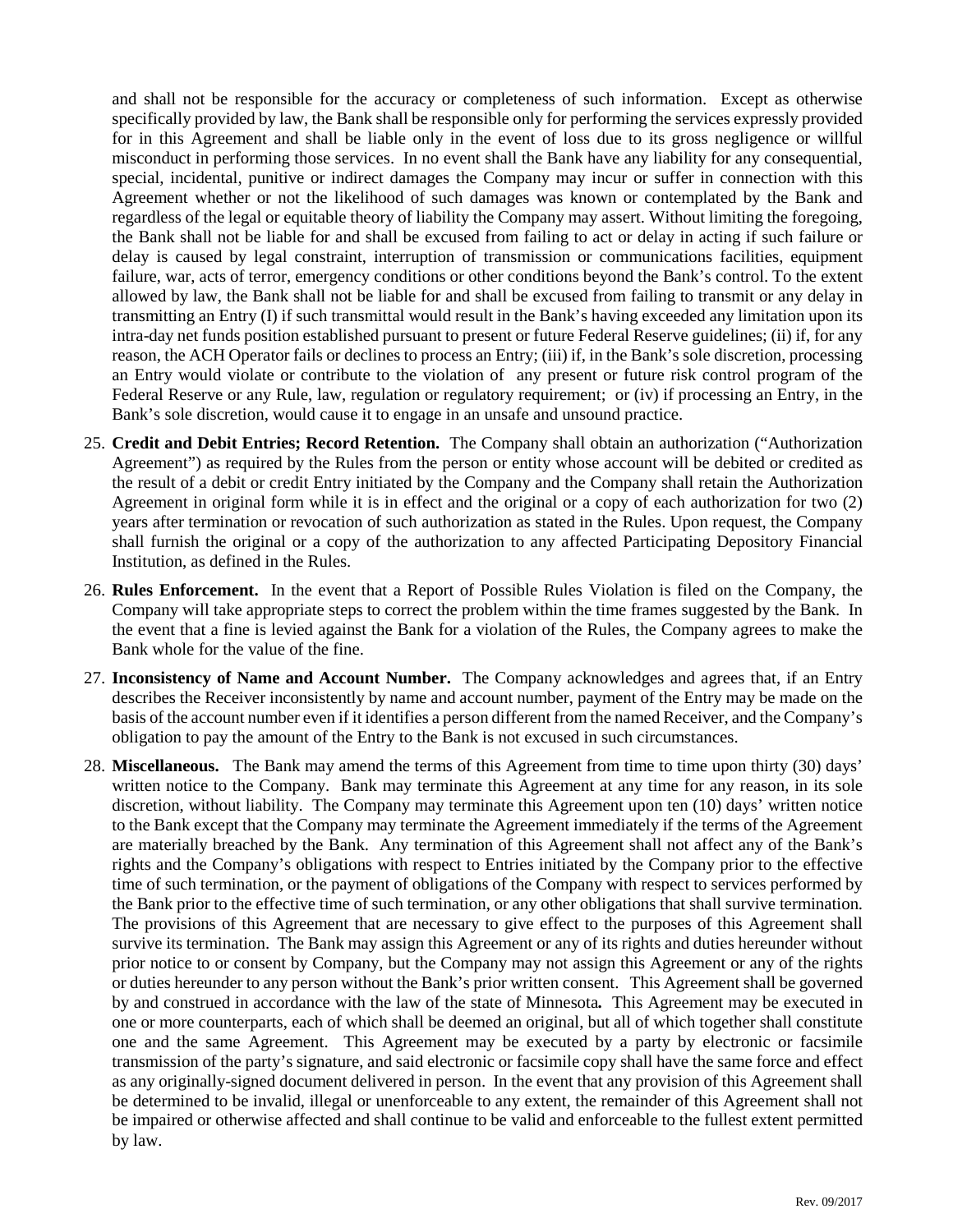- 29. **Recording and Use of Communications.** The Company and the Bank agree that all telephone conversations or data transmissions between them or their agents made in connection with this Agreement may be electronically recorded and retained by either party by use of any reasonable means. The Bank shall not be obligated to make such recordings.
- 30. **Data Retention**. The Company shall retain data on file adequate to permit the remaking of Entries for five (5) Business Days following the date of their transmittal by the Bank as provided herein, and shall provide such Data to the Bank upon its request.
- 31. **Entire Agreement.** This Agreement (including the Attachments, all of which are incorporated herein by reference) is the complete and exclusive statement of the agreement between the Bank and the Company with respect to the subject matter hereof and supersedes any prior agreement(s) between the Bank and the Company with respect to such subject matter. In the event of any inconsistency between the terms of this Agreement, or the Attachments or any agreements governing the Account, the terms of this Agreement shall govern. In the event performance of the services provided herein in accordance with the terms of this Agreement would result in a violation of any present or future statute, regulation or government policy to which the Bank is subject, and which governs or affects the transactions contemplated by this Agreement, then this Agreement shall be deemed amended to the extent necessary to comply with such statute, regulation or policy, and the Bank shall incur no liability to the Company as a result of such violation or amendment. No course of dealing between the Bank and the Company will constitute a modification of this Agreement or constitute an agreement between the Bank and the Company regardless of whatever practices and procedures the Bank and the Company may use.
- 32. **Cooperation in Loss Recovery Efforts.** In the event of any damages for which Bank or Company may be liable to each other or to a third party pursuant to the services provided under this Agreement, the Bank and Company will undertake reasonable efforts to cooperate with each other, as permitted by applicable law, in performing loss recovery efforts and in connection with any actions that the relevant party may be obligated to defend or elects to pursue against a third party. In the event of a breach of the Security Procedure, Company agrees to assist the Bank in determining the manner and source of the breach. Such assistance shall include, but shall not be limited to, providing the Bank or the Bank's agent access to Company's hard drive, storage media and devices, systems and any other equipment or device that was used in breach of the Security Procedure. Company further agrees to provide to the Bank any analysis of such equipment, device, or software or any report of such analysis performed by Company, Company's agents, law enforcement agencies, or any other third party. Failure of Company to assist the Bank shall be an admission by Company that the breach of the Security Procedure was caused by a person who obtained information facilitating the breach of the Security Procedure from Company and not from a source controlled by the Bank.

| <b>COMPANY</b>                                                                                                                                                                                                                                                                                                                                                                                                                                    | NORTHEAST BANK |
|---------------------------------------------------------------------------------------------------------------------------------------------------------------------------------------------------------------------------------------------------------------------------------------------------------------------------------------------------------------------------------------------------------------------------------------------------|----------------|
|                                                                                                                                                                                                                                                                                                                                                                                                                                                   |                |
|                                                                                                                                                                                                                                                                                                                                                                                                                                                   | Name:          |
|                                                                                                                                                                                                                                                                                                                                                                                                                                                   |                |
| Date: $\frac{1}{\sqrt{1-\frac{1}{2}} \cdot \frac{1}{2} \cdot \frac{1}{2} \cdot \frac{1}{2} \cdot \frac{1}{2} \cdot \frac{1}{2} \cdot \frac{1}{2} \cdot \frac{1}{2} \cdot \frac{1}{2} \cdot \frac{1}{2} \cdot \frac{1}{2} \cdot \frac{1}{2} \cdot \frac{1}{2} \cdot \frac{1}{2} \cdot \frac{1}{2} \cdot \frac{1}{2} \cdot \frac{1}{2} \cdot \frac{1}{2} \cdot \frac{1}{2} \cdot \frac{1}{2} \cdot \frac{1}{2} \cdot \frac{1}{2} \cdot \frac{1}{2}$ |                |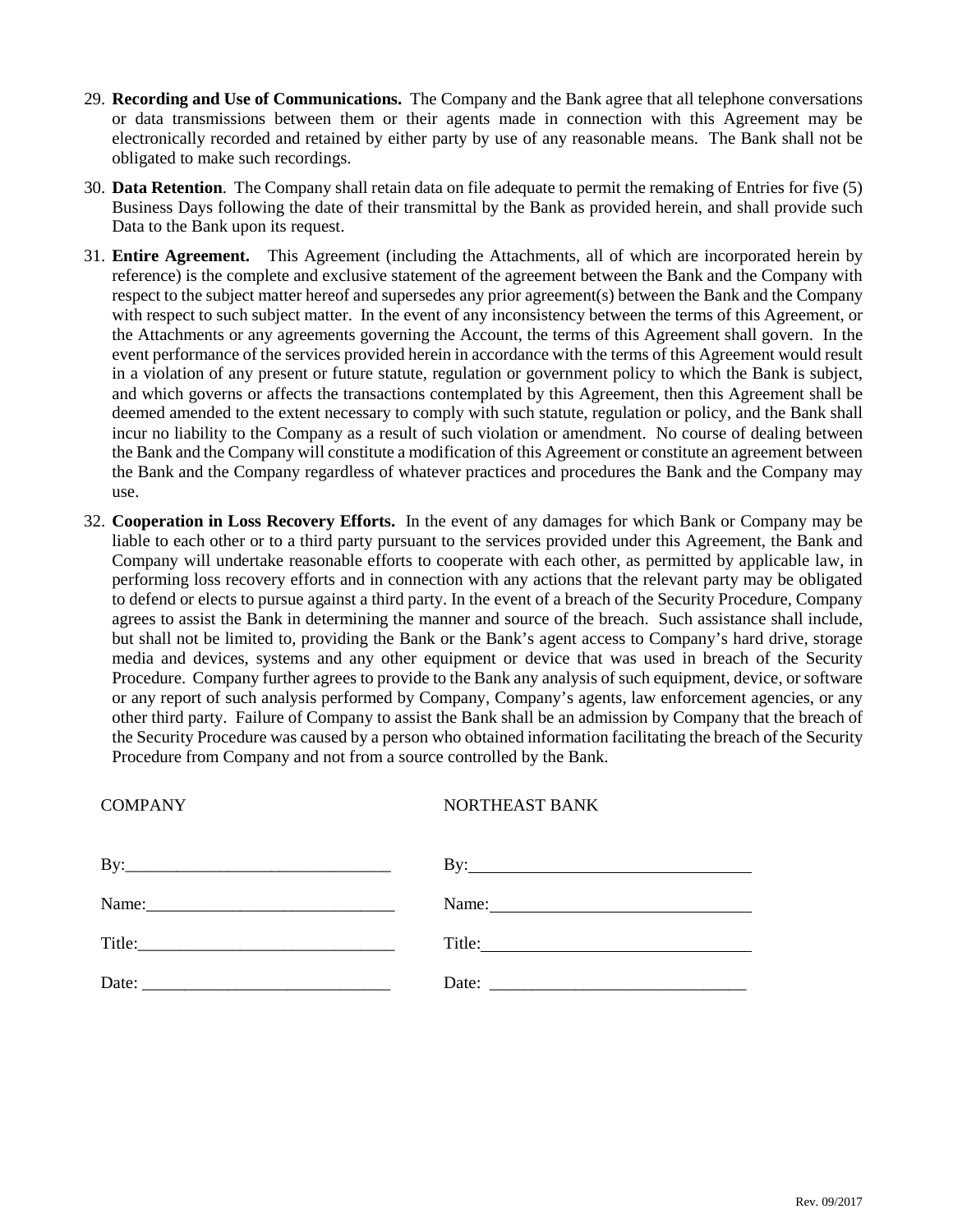# **Attachment 1 Entry of Items – Standard ACH**

## **A. Delivery location**:

Personal Computer:

Website: Smart Pay Portal or through single sign-on (SSO) from Northeast Bank Online Banking to the Smart Pay Portal.

Northeast Bank Smart Pay Portal credentials or Cash Management login credentials and security token

**Personal Computer File Transmission:** The Company's Authorized Representative(s) as identified in **Attachment 5** will access the ACH capabilities in the Smart Pay Portal by utilizing the prearranged log-on procedures and will enter and transmit Entries via the Bank's online system.

**B. Format and content of Entries**: The Company is solely responsible for the accurate creation, modification and deletion of the account and payment information maintained on the Company's computer systems and used for ACH Entries. The Company agrees to comply with written procedures provided by the Bank for the creation, maintenance and initiation of ACH Entries.

**C. Deadline:** Standard (Future Dated) ACH Entries must be submitted through the Smart Pay Portal no later than **5:00 PM** CST one (1) business day prior to the Effective Entry Date of the item. Industry best practices dictate that ACH credits should be submitted two banking days before the Effective Entry Date.

**D. Limits:** The total dollar amount of ACH Entries transmitted by the Company to the Bank on any single day by item, etc. is further explained on **Attachment 2**.

**E. Prerequisites:** Prior to utilizing the Bank's online system, the Company must enter into and agree to the terms and conditions of the Bank's ACH Origination Agreement. Further, before originating any Entries, the Company must complete a setup with a Bank representative which providing information about frequency and volume of Entries. To originate Files, annual financial statements may be required by the Bank.

**F. Notice by Bank:** If an Entry is rejected or returned, a notification of change is received, or the Bank amends the terms of this agreement, the Bank shall notify the Company by email.

All notices shall be provided to the following addresses for each party:

| If to Northeast Bank:                                                                                   | If to Company:                                                                                                                                                                                                                                                                               |
|---------------------------------------------------------------------------------------------------------|----------------------------------------------------------------------------------------------------------------------------------------------------------------------------------------------------------------------------------------------------------------------------------------------|
| Email: ebanking@northeastbank-mn.com                                                                    | Email Address:                                                                                                                                                                                                                                                                               |
| <b>Physical Address:</b>                                                                                |                                                                                                                                                                                                                                                                                              |
| <b>Northeast Bank</b><br><b>ATTN: eBanking Department</b><br>77 Broadway St NE<br>Minneapolis, MN 55413 | Note: some notifications are sent automatically and can<br>only be sent to one email address. If the Company wants<br>multiple recipients on their email notices, they should setup<br>an internal email distribution list that can send to multiple<br><i>parties.</i><br>Physical Address: |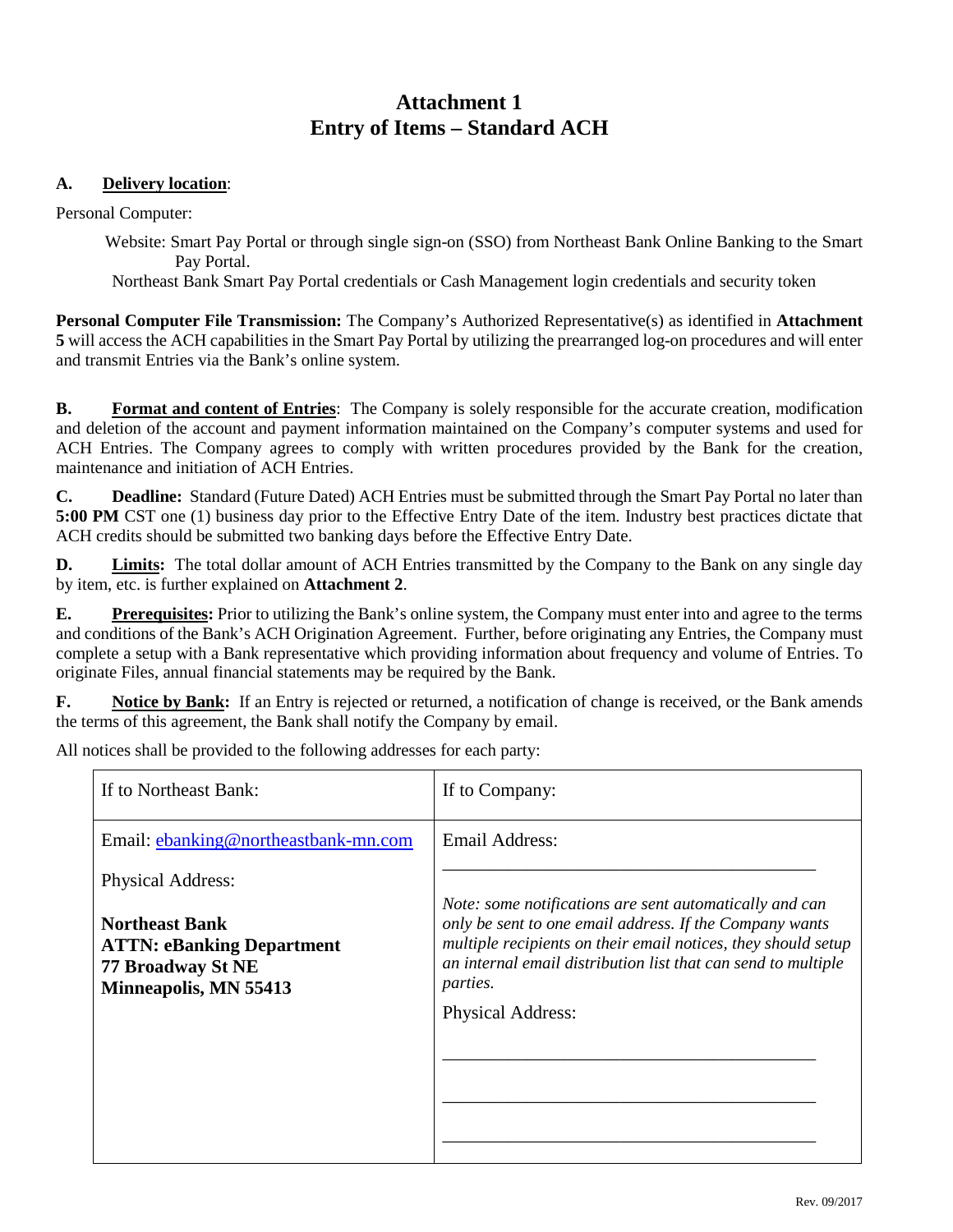## **COMPANY:**

| By:    |  |  |
|--------|--|--|
| Name:  |  |  |
| Title: |  |  |
| Date:  |  |  |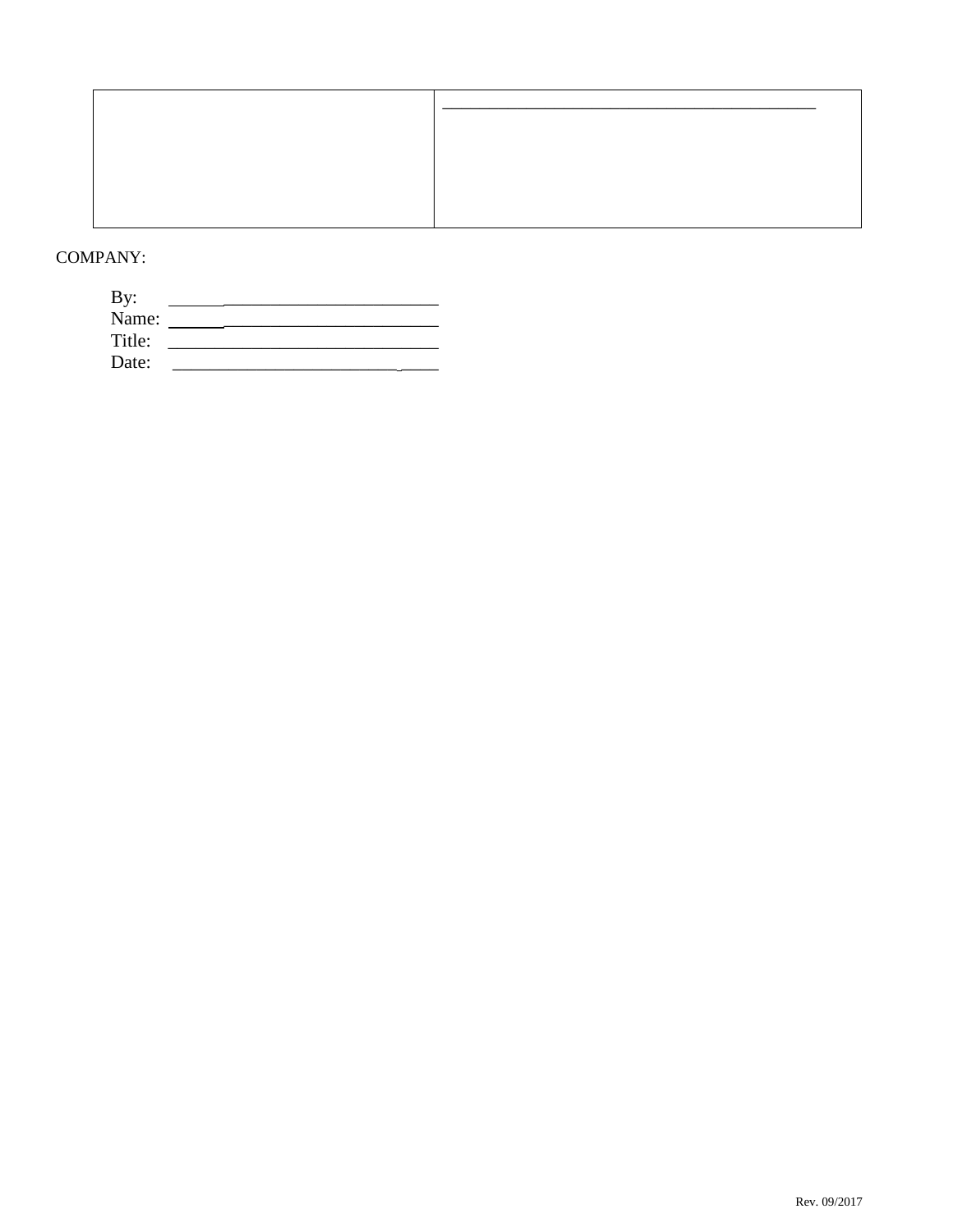# **Attachment 1-1 Entry of Items – Same Day ACH**

Company understands the Same Day ACH implementation will be spread out over three phases. Company realizes that only ACH credit and debit Entries up to \$25,000 will be eligible to be processed during the new same-day windows during phases 1 and 2. Company comprehends that in the first and second phase, RDFI's are only required to provide funds availability by the end of their processing day.

#### **A. Delivery location**:

Personal Computer:

- Website: Smart Pay Portal or through single sign-on (SSO) from Northeast Bank Online Banking to the Smart Pay Portal.
- Northeast Bank Smart Pay Portal credentials or Cash Management login credentials and security token

**Personal Computer File Transmission:** The Company's Authorized Representative(s) as identified in **Attachment 5** will access the ACH capabilities in the Smart Pay Portal by utilizing the prearranged log-on procedures and will enter and transmit Entries via the Bank's online system.

**B. Format and content of Entries**: The Company is solely responsible for the accurate creation, modification and deletion of the account and payment information maintained on the Company's computer systems and used for ACH Entries. The Company agrees to comply with written procedures provided by the Bank for the creation, maintenance and initiation of Same Day ACH Entries.

**C. Deadline:** Same Day ACH Entries must be identified properly and submitted through the Smart Pay Portal no later than **12 Noon** Central Standard Time (CST) on the day the item is to be effective.

**D. Limits:** The total dollar amount of ACH Entries transmitted by the Company to the Bank on any single day by item, etc. is further explained on **Attachment 2**.

**E. Prerequisites:** Prior to utilizing the Bank's online banking service, the Company must enter into and agree to the terms and conditions of the Bank's ACH Origination Agreement. Further, before originating any Entries, the Company must complete a setup with a Bank representative which providing information about frequency and volume of Entries. To originate Files, annual financial statements may be required by the Bank.

**F. Notice by Bank:** If an Entry is rejected or returned, a notification of change is received, or the Bank amends the terms of this agreement, the Bank shall notify the Company by email.

All notices shall be provided to the following addresses for each party:

| If to Northeast Bank:                                     | If to Company:                                                                                                                 |
|-----------------------------------------------------------|--------------------------------------------------------------------------------------------------------------------------------|
| Email:<br>ebanking@northeastbank-mn.com                   | Email Address:                                                                                                                 |
| <b>Physical Address:</b>                                  | Note: some notifications are sent automatically and can only<br>be sent to one email address. If the Company wants multiple    |
| <b>Northeast Bank</b><br><b>ATTN: eBanking Department</b> | recipients on their email notices, they should setup an internal<br>email distribution list that can send to multiple parties. |
| 77 Broadway St NE                                         | <b>Physical Address:</b>                                                                                                       |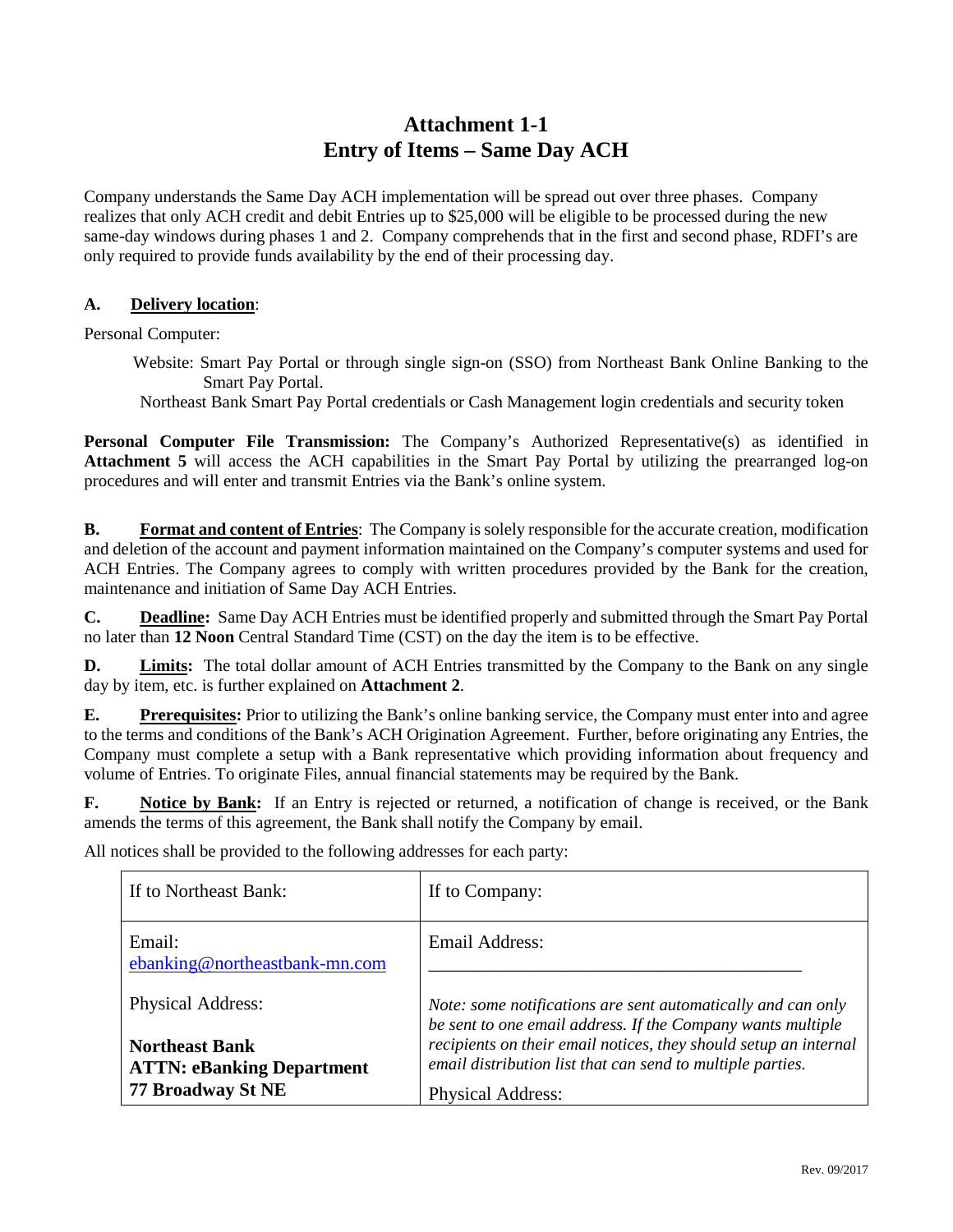| Minneapolis, MN 55413 |  |
|-----------------------|--|
|                       |  |
|                       |  |
|                       |  |
|                       |  |

COMPANY: (Sign only if Company wants to be setup for Same Day ACH Origination)

| By:    |  |  |  |
|--------|--|--|--|
| Name:  |  |  |  |
| Title: |  |  |  |
| Date:  |  |  |  |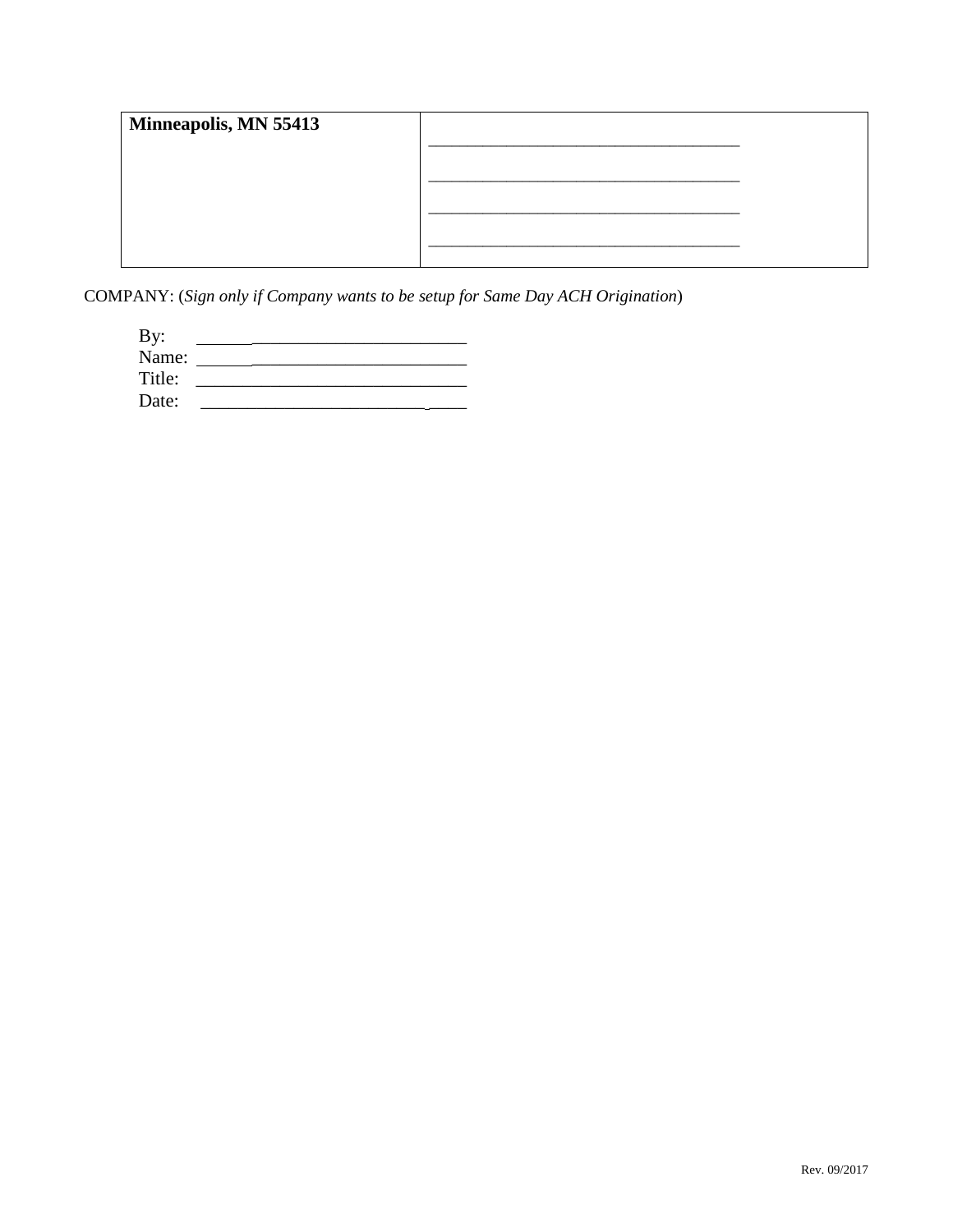## **ATTACHMENT 2 - ACH Limit Authorization Form**

| Date:    | <b>Bank:</b>         | Northeast Bank |
|----------|----------------------|----------------|
| Company: | <b>Officer Name:</b> |                |
| $CIF$ #: |                      |                |

|                   | Max. Single<br>Trans<br>Amount | Max.<br>Single<br>Day<br>Count | Max. Single<br>Day Amount | days) Count | Max. Period (14 Max. Period (14<br>days) Amount |
|-------------------|--------------------------------|--------------------------------|---------------------------|-------------|-------------------------------------------------|
| <b>ACH</b> credit |                                |                                |                           |             |                                                 |
| <b>ACH</b> debits |                                |                                |                           |             |                                                 |

## Purpose and SEC Code(s): **\_\_\_\_PPD** and CCD\_\_\_\_

## **List of Locations (Accounts):**

| <b>Location (Account)</b> | <b>SD</b><br>ACH? | Location | <b>SD</b><br>ACH? | Location | <b>SD</b><br>ACH? |
|---------------------------|-------------------|----------|-------------------|----------|-------------------|
|                           |                   |          |                   |          |                   |
|                           |                   |          |                   |          |                   |
|                           |                   |          |                   |          |                   |
|                           |                   |          |                   |          |                   |
|                           |                   |          |                   |          |                   |

#### **APPROVAL:**

| <b>Company Name</b> | <b>Northeast Bank</b> |
|---------------------|-----------------------|
| By:                 | By:                   |
| Name:               | Name:                 |
| Title:              | Title:                |
| Date:               | Date:                 |

**Notes**: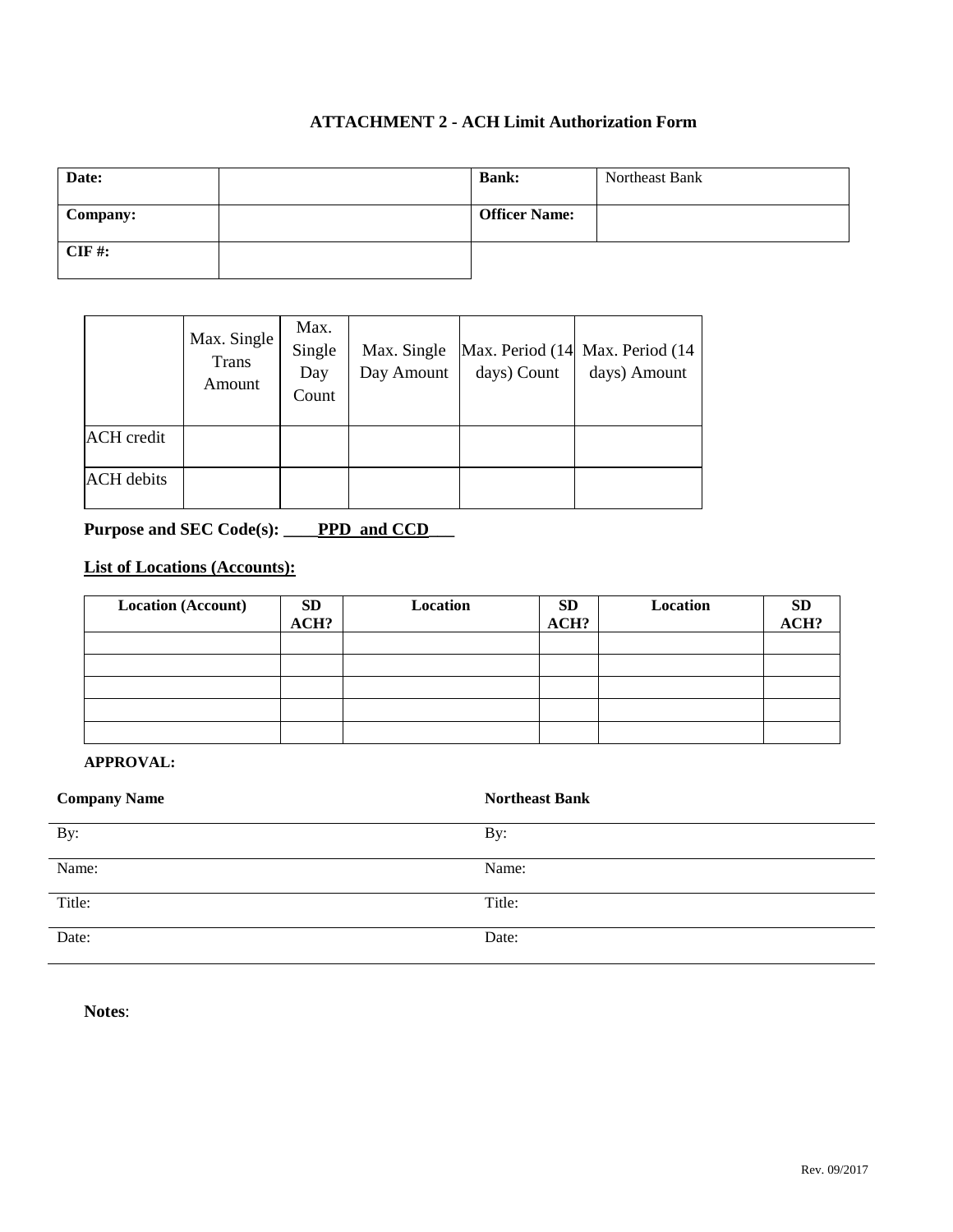#### **ATTACHMENT 3 - Security Procedures:**

A. The following sets forth the Security Procedure with which the Company agrees to comply when transmitting or delivering Entries to the Bank:

#### **Company uses the Bank's HTTPS (Secure) Website to enter ACH debit or credit Entries:**

- 1. Setup information obtained, Login ID & password created, Multi-factor authentication process prescribed, URL website link provided to customer
- 2. Each Authorized User (designated in Attachment 5 of the Agreement) will be required to use the following Multi-Factor Authentication provided by the Bank:
	- User ID
	- Password
	- Security Token (refer to the "Cash Management Security Token Agreement")
	- May be required to answer a personally identified security question prior to submitting or approving an ACH transaction.
- B. The Company agrees that the Security Procedure set forth above in Section A is commercially reasonable.
- C. If the Company uses any method other than the Security Procedure set forth above in Section A to communicate, deliver, or transmit an Entry to the Bank, by doing so the Company rejects the Security Procedure set forth in Section A, chooses an alternative security procedure, agrees that such alternative security procedure may not be found to be commercially reasonable, and agrees to be bound by any Entry, whether or not authorized, that was issued in the Company's name and accepted by the Bank using the alternative security procedure selected by the Company.
- D. The Company is solely responsible for access by its employees of the data files maintained on the Company's computer systems. The Company further agrees that the Bank will not be responsible or liable to the Company in anyway if information is intercepted by an unauthorized person, either in transit or at the Company's place of business. The Company agrees to keep the Company's log-on information and transmittal procedures, and/or password(s) confidential, providing them only to employees who have been authorized to act on the Company's behalf, and instruct each person to whom the Company has provided this information that he or she is not to disclose it to any unauthorized person, and immediately notify the Bank if the Company believes a password may have been disclosed to a non-authorized person or otherwise compromised.
- E. The Company will be responsible for ensuring the protection of any log-on information or passwords for employees who are no longer employed at the Company. THE BANK WILL HAVE NO LIABILITY TO THE COMPANY FOR ANY UNAUTHORIZED PAYMENT OR TRANSFER MADE USING THE COMPANY'S LOG-ON INFORMATION AND/OR PASSWORDS. The Bank may suspend or cancel the Company's password if the Bank suspects a password is being used in an unauthorized or fraudulent manner. The Company will indemnify, defend and hold harmless the Bank from and against an third party claim for any Entry made using the Company's logon information and/or password.
- F. The Company shall prevent and safeguard against unauthorized transmissions, disclosures, and access to the following (all of which are referred to herein as "Security-related Items": information (including but not limited to security procedures, instructions, passwords and user identifications), systems and equipment that interface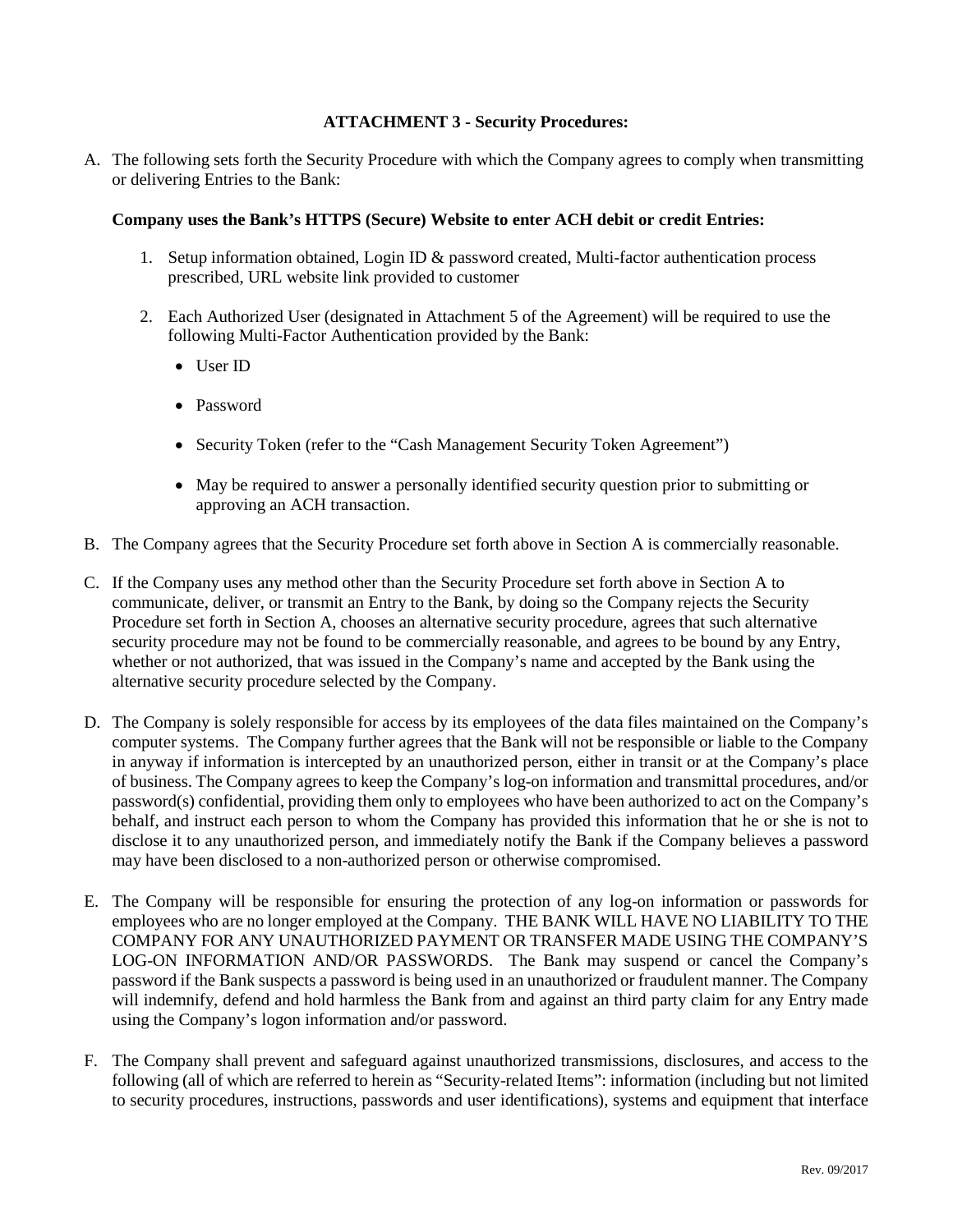with, connect to or allow access to the Bank, its information, systems and equipment. The Company shall establish, maintain and enforce physical and logical commercially reasonable security practices, techniques and procedures with respect to related items. Such practices, techniques and procedures shall be no less than the security-related requirements set forth in this Agreement and in the Rules. The Company warrants and agrees that it shall take all reasonable steps to maintain confidentiality of the security procedures and any related security features.

#### **COMPANY**

|  | Title: $\sqrt{\frac{1}{2}$ |  |
|--|----------------------------|--|
|  |                            |  |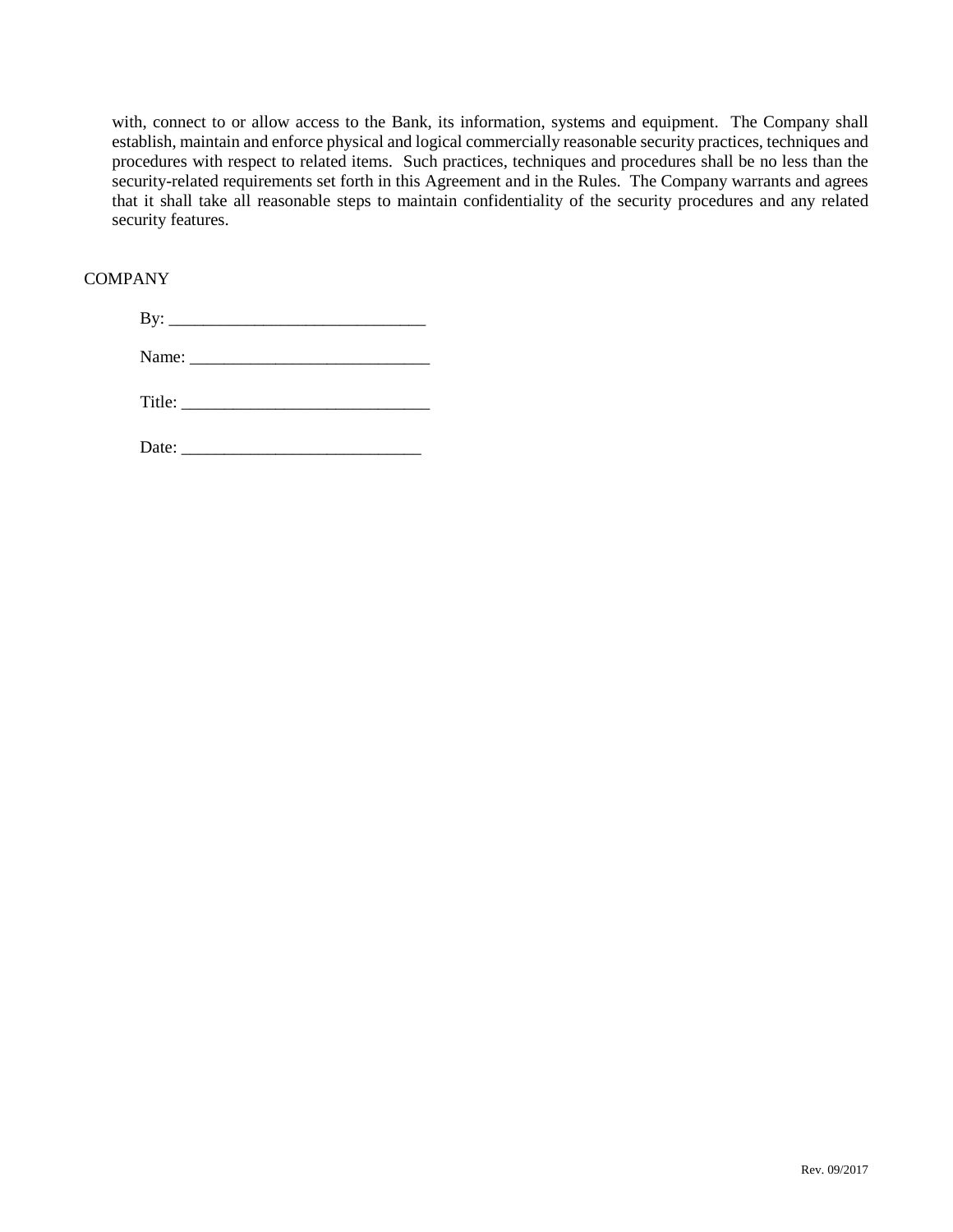# **Attachment 4 - Fees**

| One-time Set-up Fee:                                             | \$125.00                            |
|------------------------------------------------------------------|-------------------------------------|
| Monthly Fee - Stand-Alone Usage:                                 | \$35.00<br>Initial to select option |
| Month Fee - Add-On to Remote Deposit:                            | \$15.00<br>Initial to select option |
| Same Day ACH Entry:                                              | \$3.00 per item                     |
| <b>ACH Returns:</b>                                              | \$4.00 per item                     |
| Unauthorized Debit Return Surcharge<br>(R05, R07, R10, R29, R51) | $$5.00$ per item                    |
| Notification of Change (NOC):                                    | \$1.00 per notice                   |
| Investigations:                                                  | $$25.00$ per hour                   |